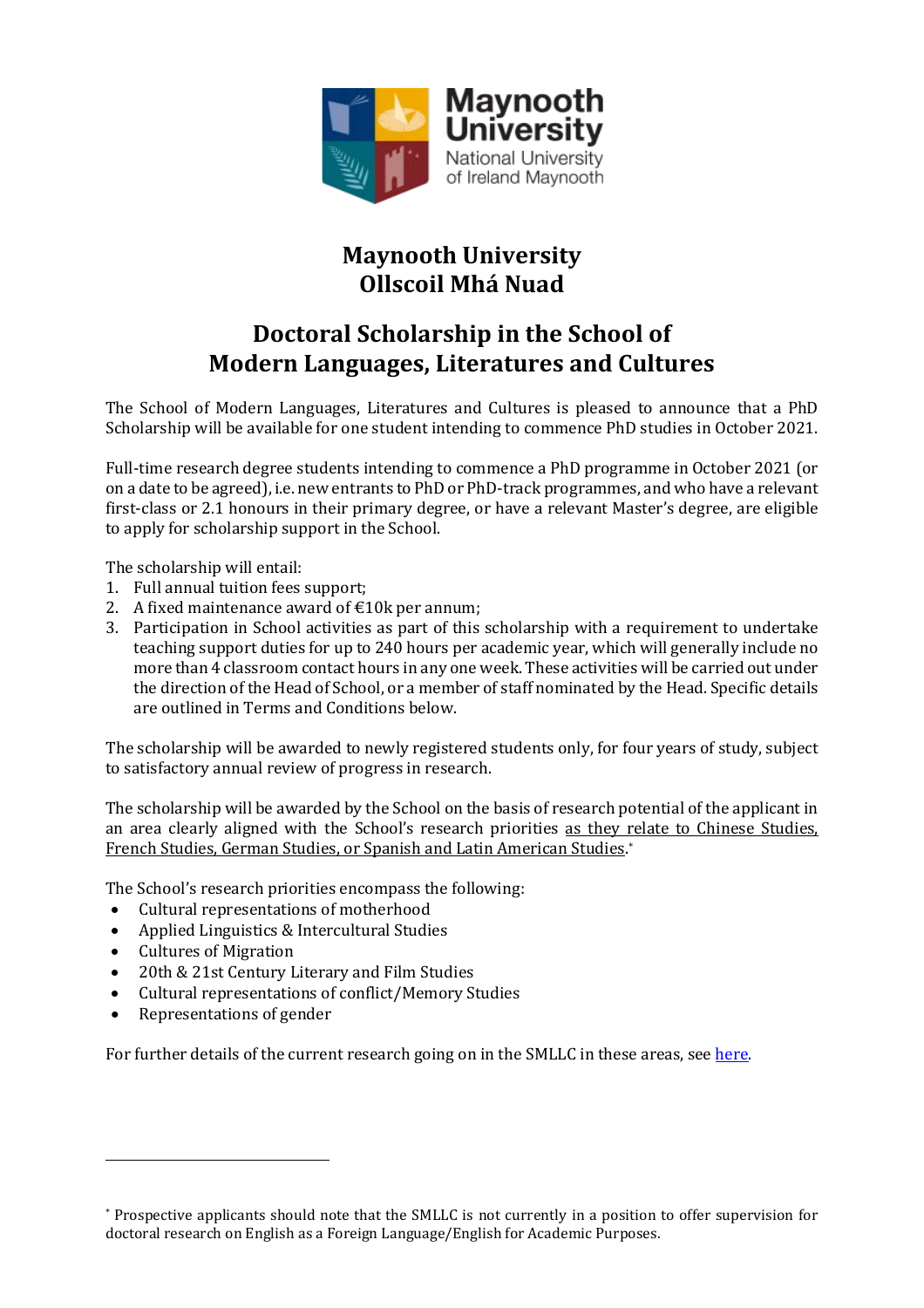### **Application**

All applicants are required to submit the following as one pdf-file to [smllc@mu.ie](mailto:smllc@mu.ie) by the closing date of 31st May 2021:

- Personal statement (max 300 words)<br>• Curriculum Vitae (max 2 pages)
- Curriculum Vitae (max 2 pages)<br>• Research proposal (max. 4.0)
- Research proposal (max. 4,000 words to include (1) description of the project; (2) relationship of the proposed project to the state of the art of research in the field; (3) research question/s; (4) research methodology; (5) rationale for carrying out the proposed research project at the MU SMLLC; and (6) list of works cited)
- Relevant academic final transcripts

Applications that are incomplete or arrive after the closing date will not be considered. Applicants may be shortlisted for interview and, if so, will be contacted directly by the School.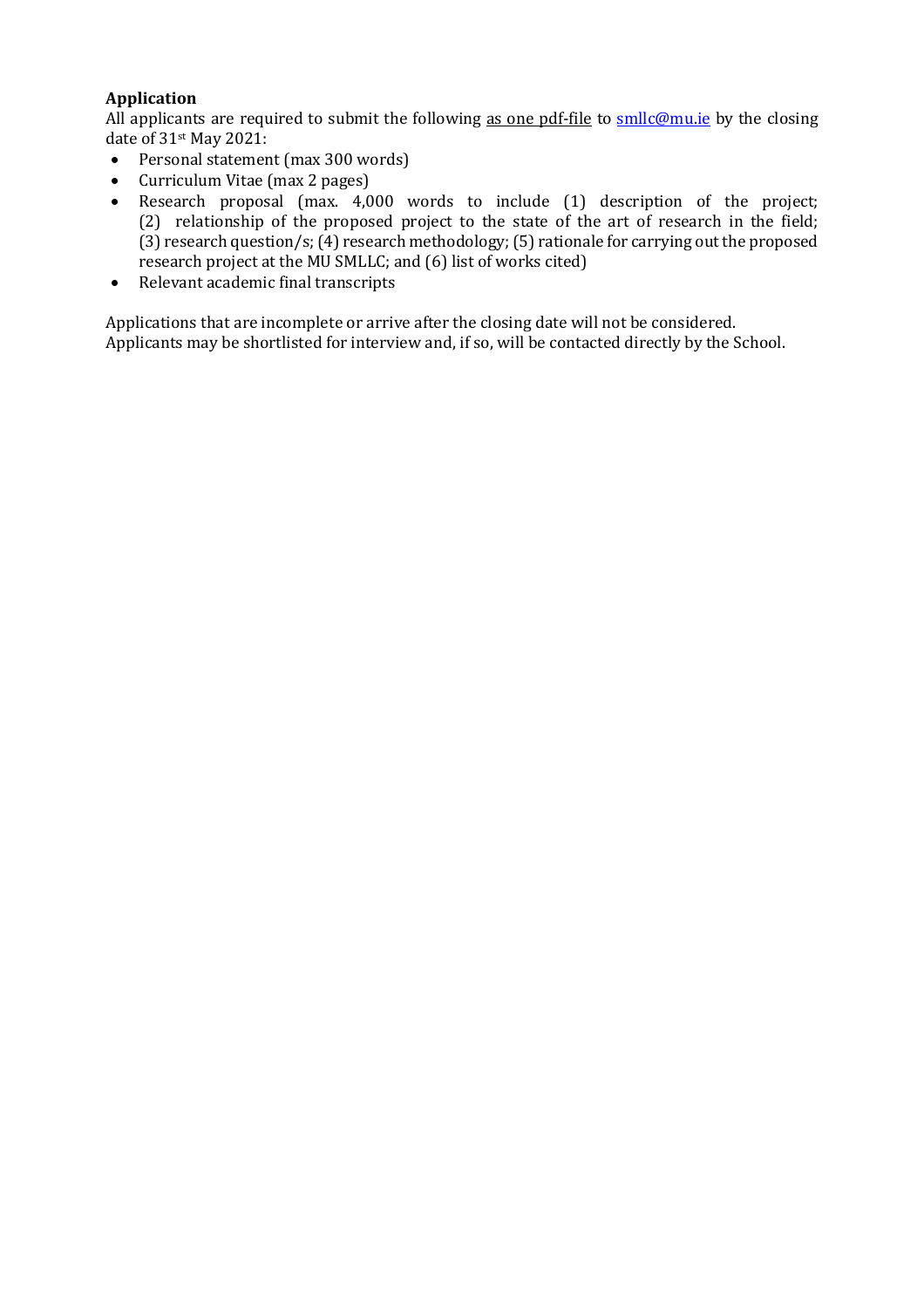

## **Maynooth University Ollscoil Mhá Nuad**

## **Doctoral Scholarship in the School of Modern Languages, Literatures and Cultures**

# **Terms and Conditions 2021-22**

<span id="page-2-0"></span>The School of Modern Languages, Literatures and Cultures is offering a PhD Scholarship for one student intending to commence PhD studies in October 2021.

The scholarship may be held by new entrant full-time registered students only.

## **Description of the Scholarship**

The scholarship will entail:

- 1. Full annual tuition fees support;
- 2. A fixed maintenance award of  $\text{\textsterling}10k$  per annum;
- 3. Participation in School activities as part of this scholarship with a requirement to undertake teaching support duties for up to 240 hours per academic year, with generally not more than 4 contact hours in any one week. These activities will be carried out under the direction of the Head of School, or a member of staff nominated by the Head.

### **Eligibility**

Full-time research degree students commencing a programme of study in October 2021 (or on a date to be agreed), i.e. new entrants to PhD or PhD-track programmes, and who have a relevant first class or 2.1 honours in their primary degree, or have a relevant Master's degree, are eligible to apply for scholarship support in the School.

The scholarship will be awarded to newly registered students only, for four years of study, subject to satisfactory annual review of progress in research.

### **Teaching support**

As part of this scholarship, the scholarship holder may be required to undertake such duties as may be specified by the Head of School or his/her nominee within the stipulated maximum of 240 hours per academic year. In addition, the scholarship holder may engage in an additional 120 hours outside term time. These duties may include, but are not limited to, the following:

- To assist the delivery of a range of teaching and assessment activities, including language classes, conversation classes, tutorials, and language lab classes, in support of the required teaching commitments of undergraduate students;
- To contribute, under supervision, to the development of appropriate teaching materials to ensure that content and methods of delivery meet learning objectives;
- To contribute, where appropriate and under supervision, to the preparation and implementation of assessment processes, to include oral, aural, and written assessment;
- To contribute, where appropriate and under supervision, to the correction and marking of student work and to provide effective, timely and appropriate feedback to students to support their learning;